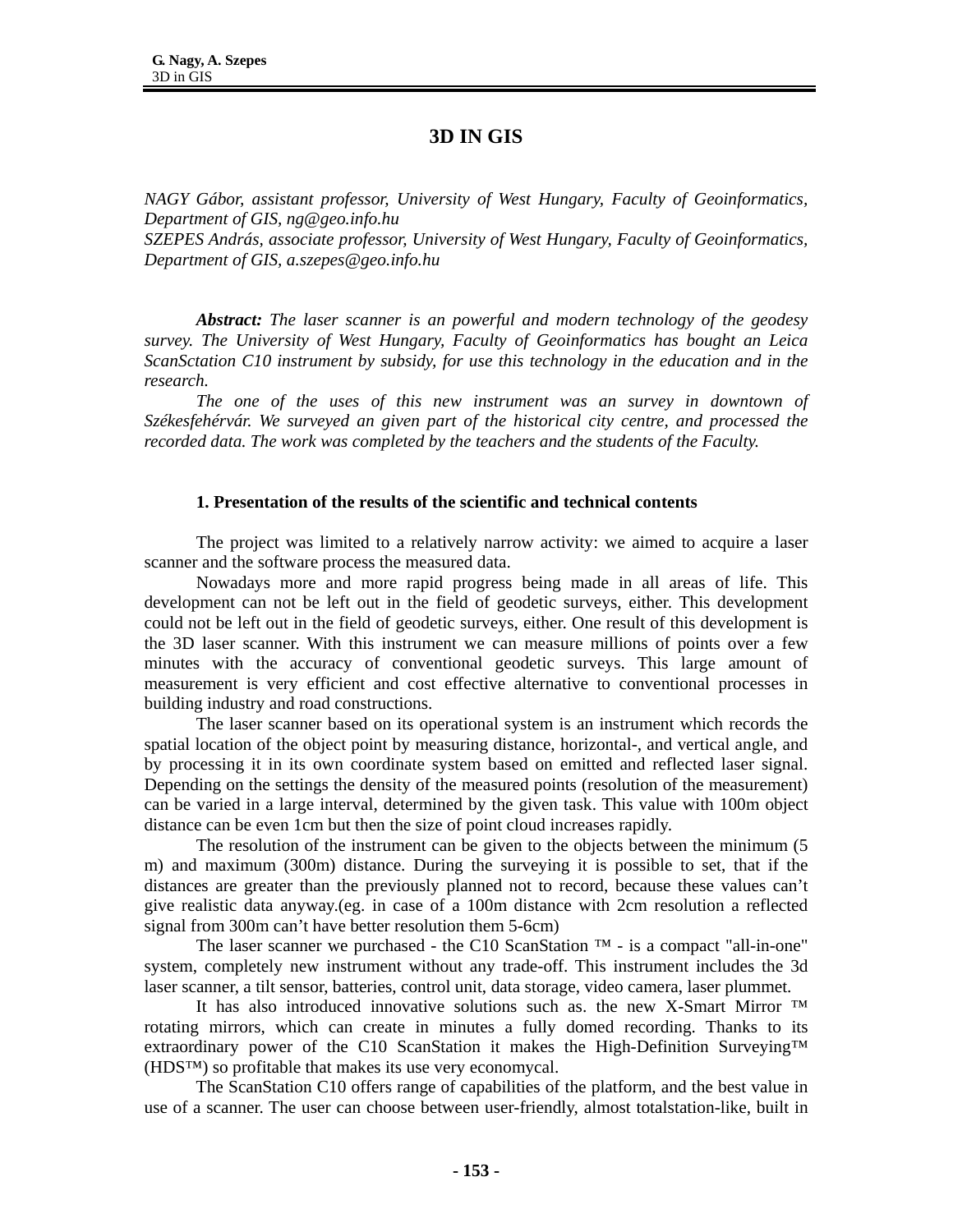instrument control and data storage (81 GB HDD), or use of laptop, which provides subsequently more spectacular view, and also rapid on-site processing.

The ScanStation C10 combines the ease of portability and geodetic measures (traverse, freepoint, orientation, etc) in order to the qiuck as possible field work. In addition, the complete (360 º x 270 º) field of vision, high accuracy, high operating range (300% @ M90) and an incredible speed (50,000 points / sec) makes the ScanStation C10 a versatile scanner.

In order to achieve maximum efficiency the mirror responsible for directing laser light cho0se automatically spinning mode for quick and full 360° dome measuring, and oscillating mode for ## measuring just limited areas. Thereby its outstanding that measuring "full dome" it can be done 10 times faster than with the predecessors.

A general 360°or focused scanning, the initiation, station relocating become significantly faster, so we get the transformed point cloud much faster than before. The Smart X-Mirror is also responsible for the camera with auto targeting that allows a fast and accurate point cloud textures. Also the X-Smart Mirror is responsible for the built in camera's automatic targeting that allows a fast and accurate point cloud textures.

The handling is very simple it is almost identical to the former total stations because of the similar intuitive interface, and color touch screen. This solution allows the gradual development, use of totalstation batteries, and the fewer accessories necessary to buy. This all contribute to reducing the costs dramatically.

Finally it is important to note its compatibility to the general geodetic instruments. Attach handles with Leica GnssS SmartAntenna or prism holder, or use without handle for unobstructed overhead scans. A built-in laser plummet and tribrach mount provide added compatibility with standard field procedures and accessories. [1]

The laser scanner has wide scope. We can fin numerous examples in the field's literature.

## **2. Industrial equipment on the point cloud an in the reality**

The reconstituted three-dimensional models serve as accurate and attractive basis for geographic information systems, primarily for industrial pipe fittings and installations line or linear installation records.

The laser scanner - such as their names suggest - obtains information by laser emission, about the targeted 3D object position and shape, similar to laser distometer. The instrument defines in its own coordinate system the direction of the beam and its distance by measuring time between the emission and the arrival of the beam.

By diverting the vertical beam thousands of points can be measured every second, and moving in a horizontal plane - up to 360 degrees interval in smaller scale - of the terrain scanning.

Precision servomotors drive the rotation. In order the maximum efficient data recording the scanning procedure controlled and managed by software installed on a laptop. As the outcome of the measure a set of point is created contains millions of points. The measuring range is covered from about two meters to 300 meters, up to 5 mm measurement accuracy. Most of the instruments available on the market can be equipped with highresolution professional digital camera.

To each point of the point cloud, color information can be related based on photos taken. Thus we get true color -photorealistic- point cloud. Measurements carried out on different stations can be joined to a single local coordinate system by using artificial (reflectors) and natural control points. The resulted model can be walked around. Since the elements of point cloud are logically independent of one another it is impossible or difficult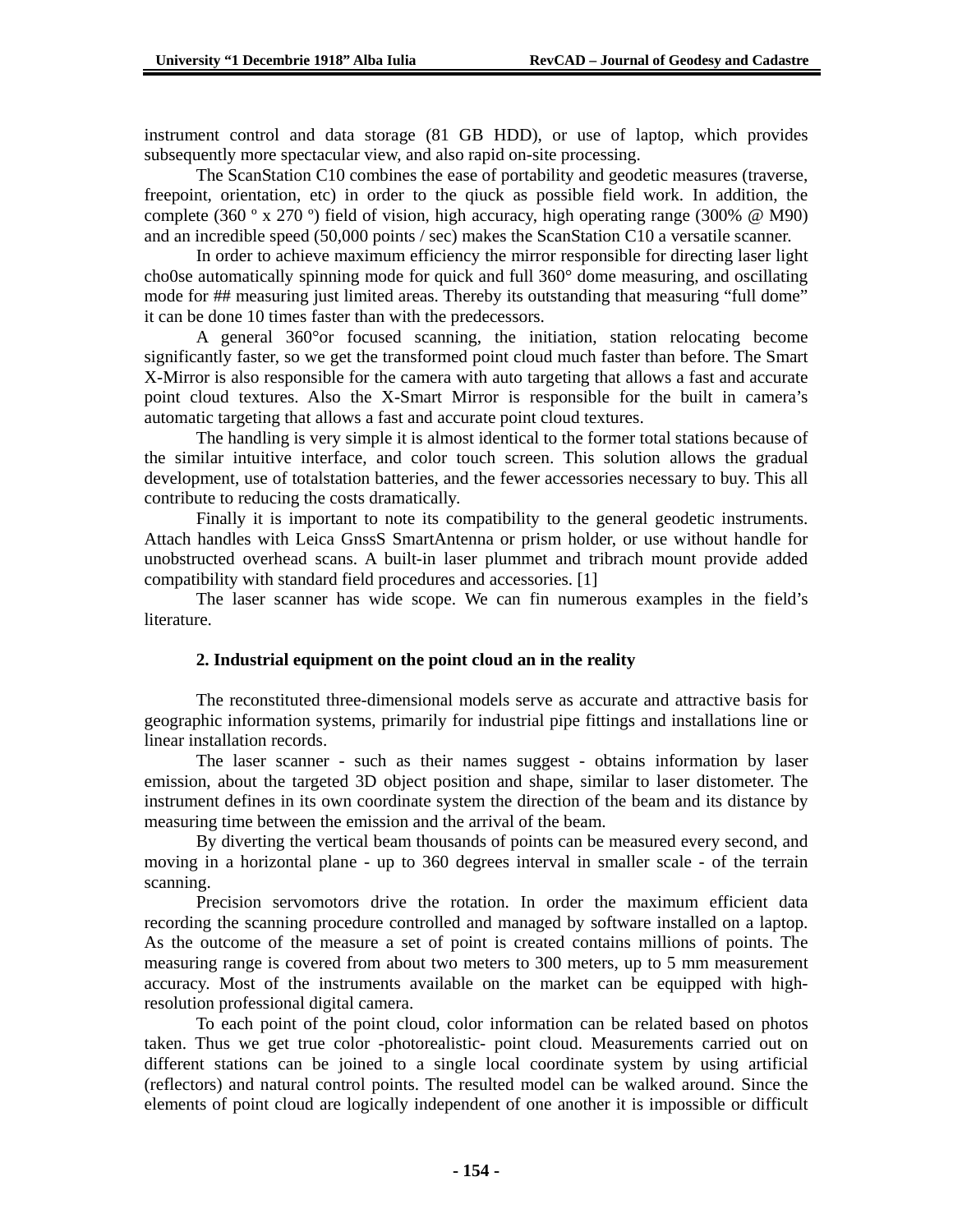connect database to them. With post-processing, the spatial three-dimensional objects have to be represented or substituted by TIN or primitives.

For modeling process there is a very broad spectrum of software are available, supports the automatized recognition of simple shapes. Such as fitting cylinder to the point cloud while modeling pipes using mathematical, and statistical operations. [2]

### **3. Uses of 3d laser scanner in road construction**

This new technology can be applied for all phases of road constructing. Before the work begins it is necessary the accurate surveying of the terrain. Both the preliminary and the actual planning process have to be highly accurate and detailed survey, which includes terrain elevation data as well. Using laser survey it is not necessary to visit the targets with prism. Using the 8-50 thousand points collected in every second the contours of the surface or the 3D terrain model can be produced locally. The surveying and the data processing requires just a short period of time, which means high degree of time savings, thus results cost reduction. In case that a need arises to draw a cross section, where it is not previously planned, it is not a problem.

There is a post processing option to produce cross section at any point, which allowed by high dot density. So it is not necessary to repeat the field survey.

#### **4. Reverse Engineering**

In many cases there is a need to make technical drawings, models or documentation about already constructed buildings or facilities. The main reason of it that it often turns out during renovation or reconstruction that the original blueprints are missing.

Often there is no time for a full detailed survey, not to mention the costs and the ongoing work in the building which makes the surveying work almost impossible.

The documentation shall include the following elements:

- orthophoto,
- cross-sections,
- $\bullet$  3D point cloud,
- 3D Model
- 3D simulation run in the model space
- panoramic photo,
- 2D CAD drawings
	- $\bullet$  combined with visual design
	- cross sections.
	- z geodetic measurements (angle, distance, volume, surface).

Due to the results of the 3D measurement at hard to reach parts documentation can be prepared even from hard to reach parts where with conventional methods would not be possible.

Built, and completed objects' surveying and 3D modelling. A 3d model made of the measured objects which is therefore suitable for example for additional planning and for making visual planes. Vectorising lines and columns can be easily measured. From the model it is possible to make any required 2d cross section. [3]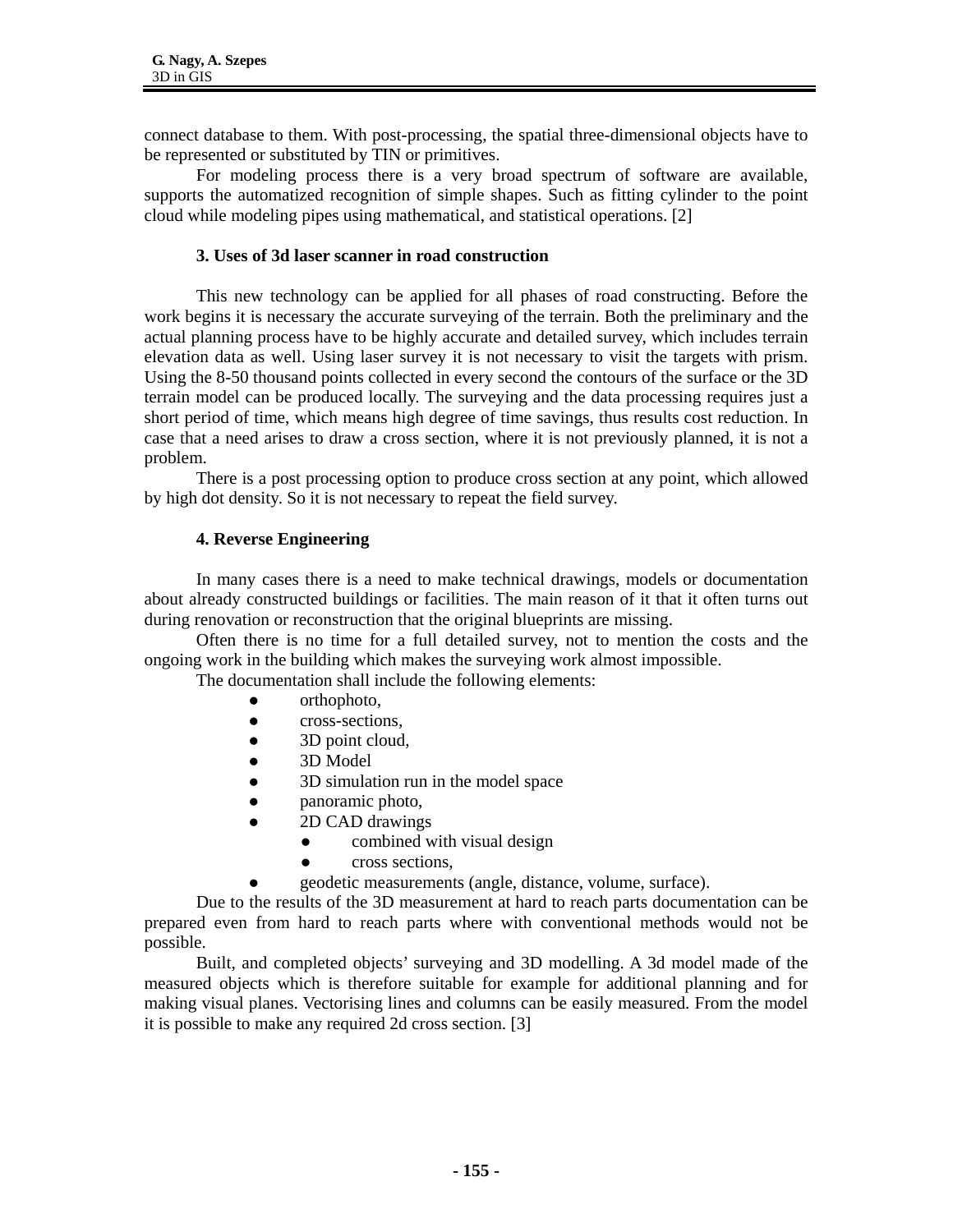### **5. Measurements of city modelling**

Based on the course and experimental measures the basis of a new technology idea has been formulated. The final material can be finalized only after processing a higher amount of measurements. To do this we are planning to calling for TDK and theses, in which student can acquire the usage of this instrument and the data processing methods, based on which the technology description will be finalized. Possible topics of thesis includes surveying Romkert of Fehérvár, surveying an urban church inside and outside, partialy the town square, and a small residential building.

### **6. Laser scanner survey in downtown of Székesfehérvár**

We have surveyed a part of the historical city centre of Székesfehérvár with laser scanner, in a project CT-GUIDE (3D városkalauz projekt – BAROSS\_KD\_INTEG\_07-2008- 0062).

The work was done by a Leica ScanStation C10 instrument. The most of the surveys was in 13 march, 2010. We need additional surveys latter, because exist incomplete parts on the point cloud, which was discovered during the processing.

We started the work at 7:00 PM, because this time the traffic in the downtown is not too heavy. The work was started in the square of the town hall, and later contained in the less busy streets of the workspace.

The laser scanner set to point cloud resolution of 10 cm. We didn't select scanning interval, made full survey in each station, because we plan the survey of the full city centre of Székesfehérvár, and we can use this data.



Fig. 1. The workspace of the survey in the ortophoto with the places of stations.

The survey contained several stations. We made measures to HDS targets in every station for the registration of different stations (different model spaces). The laser scanner scanned the neighbourhood of the targets, and the locations of the HDS targets are determinable from the scanned point clouds.

An typical work in a station is this: After the set of the instrument and set the point cloud resolution, the C10 done the scanning and photographing full automatically, during 15- 20 minutes. Following this surveys, we observe to the targets. This task needs some contribution from the operator of the laser scanner, because he need point to the HDS targets before the target scanning. The total time of the work in one station was 30-40 minutes.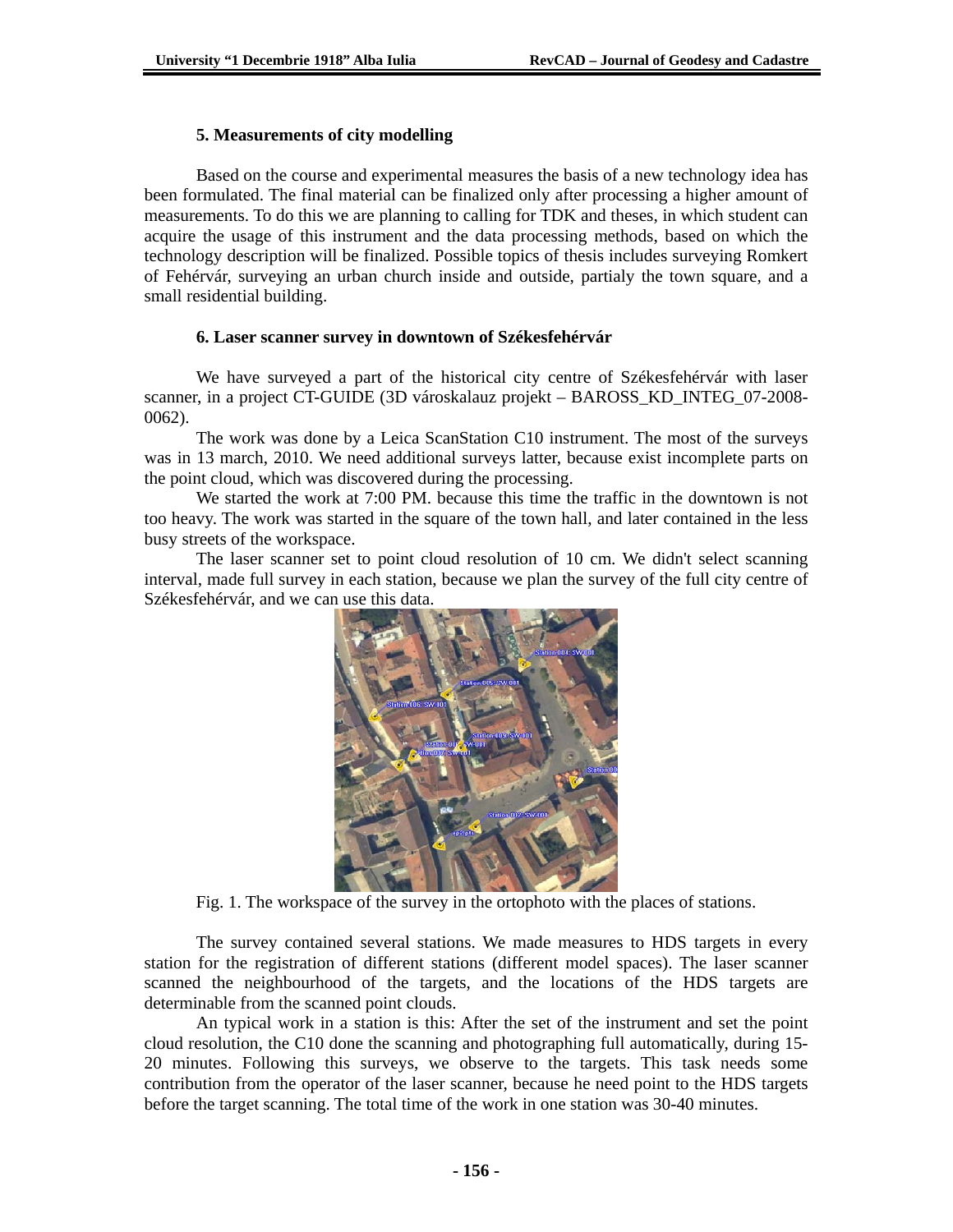

Fig. 2. The point cloud of a target scanning

The Leica ScanStation C10 allows two different methods for control of the survey. We can use the built-in computer of the scanner, or could control the survey by an computer, which connects to the laser scanner. The computer (typically a notebook) runs the Leica Cyclone software, and we control the laser scanner and storage the acquired data in this computer. The user can view the scanner data during the survey in this computer.

We needn't use the services, which are available only the Cyclone software running in an exterior computer. (For example we needn't use the advances limitation functions of measure field, because we survey the total interval.) The duration of the survey was longer than the time of the battery of an typical notebook. Because of this causes, we use the built-in computer of the Leica ScanStation C10 during this survey.

### **7. The processing of the measurement**

We use the Leica Cyclone 7.0 software for processing of the measured data. This program storage the point clouds and other data in databases, which may be in the local computer or an other computer of the network.

Because we work with the built-in computer of the Leica ScanStation C10, the acquired data was in the built-in hard disc of the scanner. The first step we copied the data to an USB mass storage device (for example an flash drive), which was included to the USB connection of the C10. The second step we loaded the data from the USB flash drive to an Cyclone database.



Fig. 3. The segmented point cloud of a building